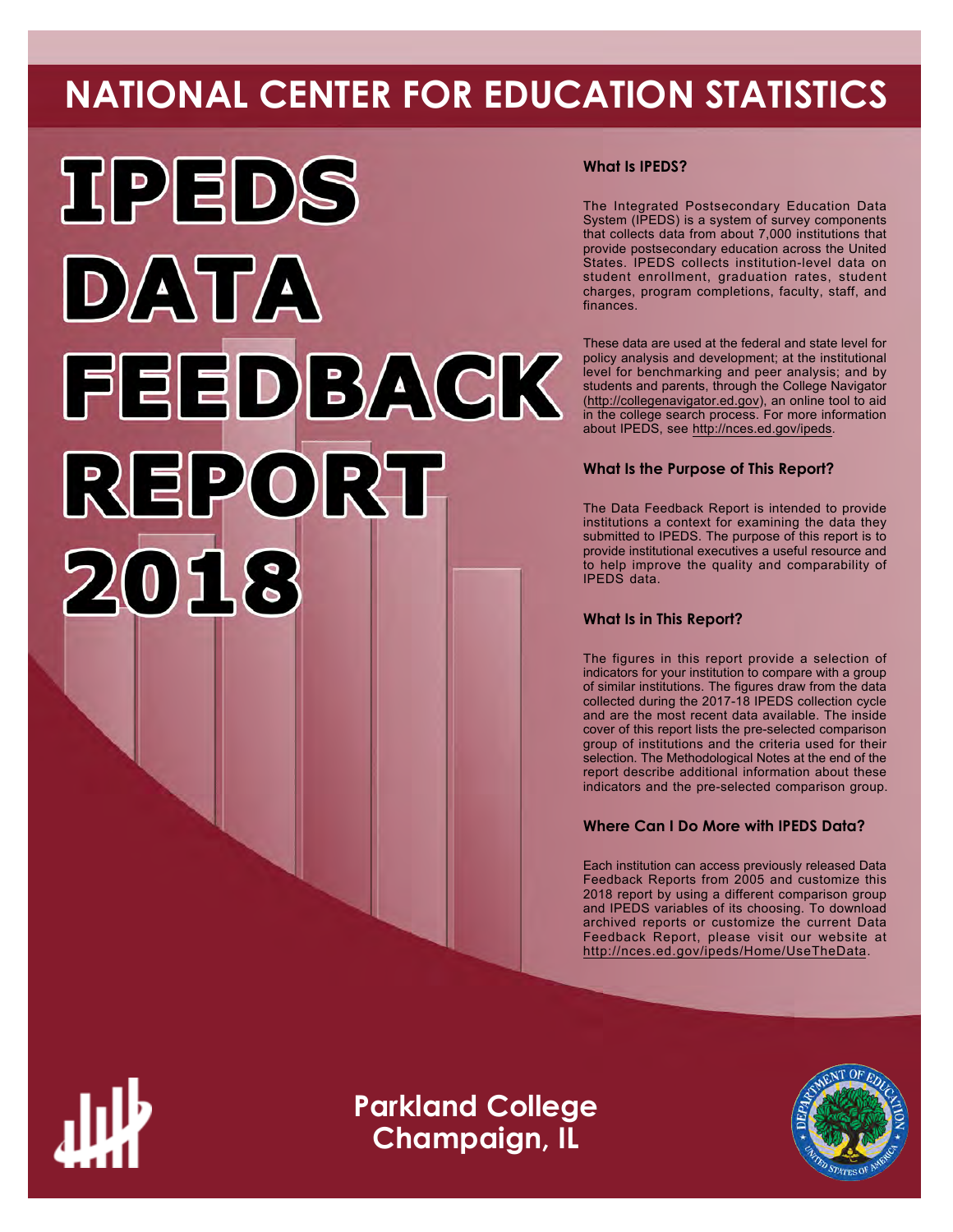# **COMPARISON GROUP**

Comparison group data are included to provide a context for interpreting your institution's statistics. If your institution did not define a custom comparison group for this report by July 13, 2018 NCES selected a comparison group for you. (In this case, the characteristics used to define the comparison group appears below.) The Customize Data Feedback Report functionality on the IPEDS Data Center at this provided link [\(http://nces.ed.gov/ipeds/datacenter/\)](http://nces.ed.gov/ipeds/datacenter/) can be used to reproduce the figures in this report using different peer groups.

Using some of your institution's characteristics, a group of comparison institutions was selected for you. The characteristics include Associate's Colleges: High Career & Technical-High Nontraditional, public and enrollment of a similar size. This comparison group includes the following 28 institutions:

- Arapahoe Community College (Littleton, CO)
- Bates Technical College (Tacoma, WA)
- Central Community College (Grand Island, NE)
- City Colleges of Chicago-Malcolm X College (Chicago, IL)
- City Colleges of Chicago-Richard J Daley College (Chicago, IL)
- Cochise County Community College District (Sierra Vista, AZ)
- College of Lake County (Grayslake, IL)
- Elgin Community College (Elgin, IL)
- Fox Valley Technical College (Appleton, WI)
- GateWay Community College (Phoenix, AZ)
- Gateway Technical College (Kenosha, WI)
- John A Logan College (Carterville, IL)
- Lake Land College (Mattoon, IL)
- Lincoln Land Community College (Springfield, IL)
- Merritt College (Oakland, CA)
- Moraine Park Technical College (Fond du Lac, WI)
- Northcentral Technical College (Wausau, WI)
- Northeast Iowa Community College (Calmar, IA)
- Prairie State College (Chicago Heights, IL) Rio Salado College (Tempe, AZ)
- South Louisiana Community College (Lafayette, LA)
- Southeast Community College Area (Lincoln, NE)
- Southwestern Illinois College (Belleville, IL)
- St Philip's College (San Antonio, TX)
- 
- Walla Walla Community College (Walla Walla, WA) Waukesha County Technical College (Pewaukee, WI)
- Western Iowa Tech Community College (Sioux City, IA)
- Wichita State University-Campus of Applied Sciences and Technology (Wichita, KS)

### **The figures in this report have been organized and ordered into the following topic areas:**

| 1) Admissions (only for non-open-admissions schools) | [No charts applicable]                     |                   |
|------------------------------------------------------|--------------------------------------------|-------------------|
| 2) Student Enrollment                                | Fig. 1 and 2                               | Pg.3              |
| 3) Awards                                            | Fig. 3                                     | Pg. 3             |
| 4) Charges and Net Price                             | Fig. 4 and $5$                             | Pg.4              |
| 5) Student Financial Aid                             | Fig. 6, 7, 8 and 9                         | Pg. 4 and 5       |
| 6) Military Benefits*                                | [No charts applicable]                     |                   |
| 7) Retention and Graduation Rates                    | Fig. 10, 11, 12, 13, 14, 15, 16, 17 and 18 | Pg. 5, 6, 7 and 8 |
| 8) Finance                                           | Fig. 19 and 20                             | Pg. 9             |
| 9) Staff                                             | Fig. 21 and 22                             | Pg. 9             |
| 10) Libraries                                        | Fig. 23 and 24                             | Pg. 10            |

\*These figures only appear in customized Data Feedback Reports (DFR), which are available through Use the Data portal on the IPEDS website.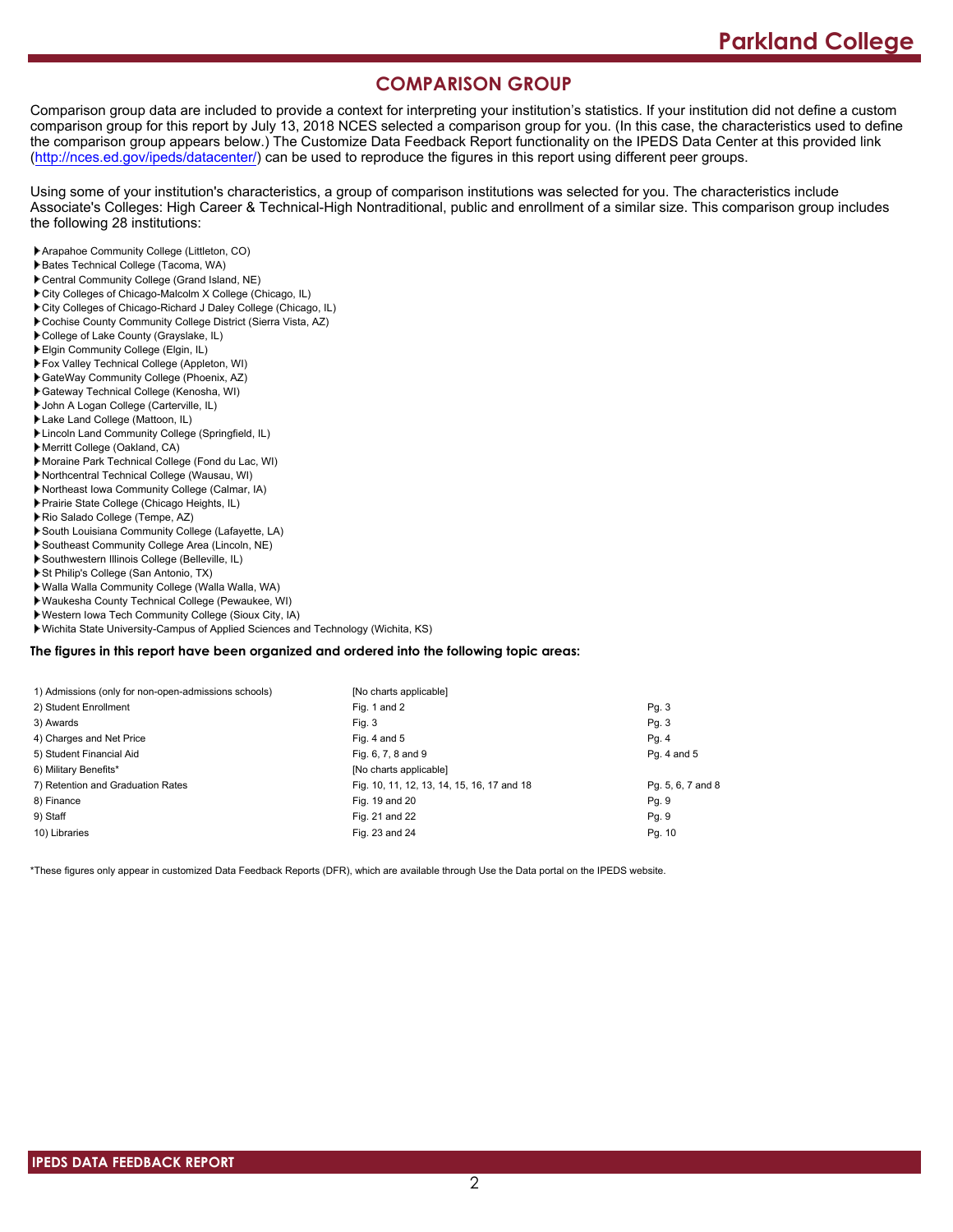



NOTE: For more information about disaggregation of data by race and ethnicity, see the Methodological Notes. Median values for the comparison group will not add to 100%. See "Use of Median Values for Comparison Group" for how median values are determined. N is the number of institutions in the comparison group. SOURCE: U.S. Department of Education, National Center for Education Statistics, Integrated Postsecondary Education Data System (IPEDS): Spring 2018, Fall Enrollment component.

#### **Figure 2. Unduplicated 12-month headcount (2016-17), total FTE enrollment (2016-17), and full- and part-time fall enrollment (Fall 2017)**

### **Figure 3. Number of subbaccalaureate degrees and certificates awarded, by level: 2016-17**



NOTE: For details on calculating full-time equivalent (FTE) enrollment, see Calculating FTE in the Methodological Notes. N is the number of institutions in the comparison group. SOURCE: U.S. Department of Education, National Center for Education Statistics, Integrated Postsecondary Education Data System (IPEDS): Fall 2017, 12-month Enrollment component and Spring 2018, Fall Enrollment component.



**The Your institution Comparison Group Median (N=28)** NOTE: N is the number of institutions in the comparison group.

SOURCE: U.S. Department of Education, National Center for Education Statistics, Integrated Postsecondary Education Data System (IPEDS): Fall 2017, Completions component.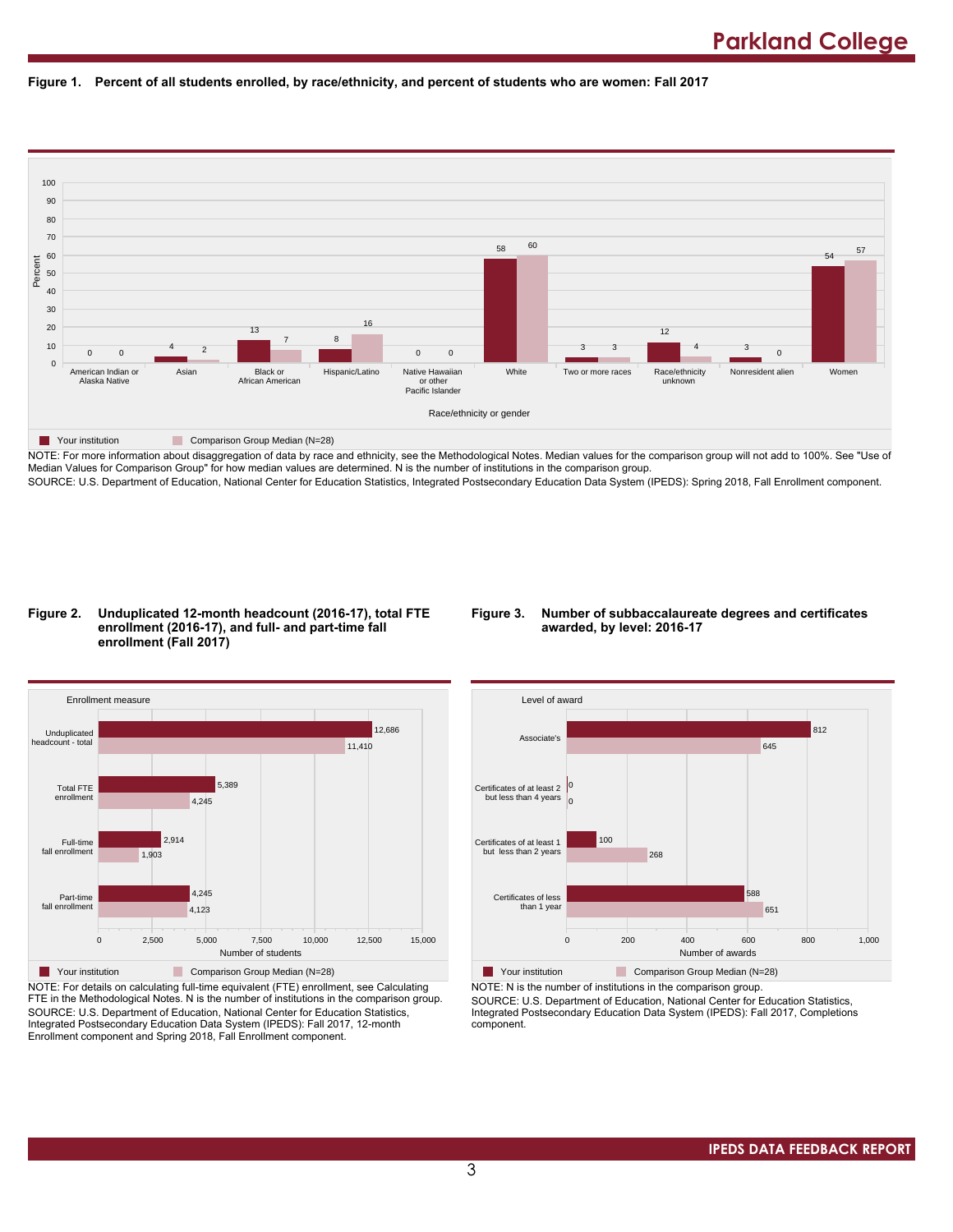**Figure 4. Academic year tuition and required fees for full-time, first-time degree/certificate-seeking undergraduates: 2014-15 to 2017-18**



NOTE: The tuition and required fees shown here are the lowest reported from the categories of in-district, in-state, and out-of-state. N is the number of institutions in the comparison group.

SOURCE: U.S. Department of Education, National Center for Education Statistics, Integrated Postsecondary Education Data System (IPEDS): Fall 2017, Institutional Characteristics component.

**Figure 6. Percent of full-time, first-time degree/certificate-seeking undergraduate students who were awarded grant or scholarship aid from the federal government, state/local government, or the institution, or loans, by type of aid: 2016-17**



NOTE: Any grant aid above includes grant or scholarship aid awarded from the federal government, state/local government, or the institution. Federal grants includes Pell grants and other federal grants. Any loans includes federal loans and other loans awarded to students. For details on how students are counted for financial aid reporting, see Cohort Determination in the Methodological Notes. N is the number of institutions in the comparison group.

SOURCE: U.S. Department of Education, National Center for Education Statistics, Integrated Postsecondary Education Data System (IPEDS): Winter 2017-18, Student Financial Aid component.





NOTE: Average net price is for full-time, first-time degree/certificate-seeking undergraduate students and is generated by subtracting the average amount of federal, state/local government, and institutional grant and scholarship awarded aid from the total cost of attendance. Total cost of attendance is the sum of published tuition and required fees, books and supplies, and the average room and board and other expenses. For details, see the Methodological Notes. N is the number of institutions in the comparison group.

SOURCE: U.S. Department of Education, National Center for Education Statistics, Integrated Postsecondary Education Data System (IPEDS): Fall 2017, Institutional Characteristics component and Winter 2017-18, Student Financial Aid component.





**The Your institution** Comparison Group Median

NOTE: Any grant aid above includes grant or scholarship aid awarded from the federal government, state/local government, or the institution. Federal grants includes Pell grants and other federal grants. Any loans includes federal loans and other loans awarded to students. Average amounts of aid were calculated by dividing the total aid awarded by the total number of recipients in each institution. N is the number of institutions in the comparison group.

SOURCE: U.S. Department of Education, National Center for Education Statistics, Integrated Postsecondary Education Data System (IPEDS): Winter 2017-18, Student Financial Aid component.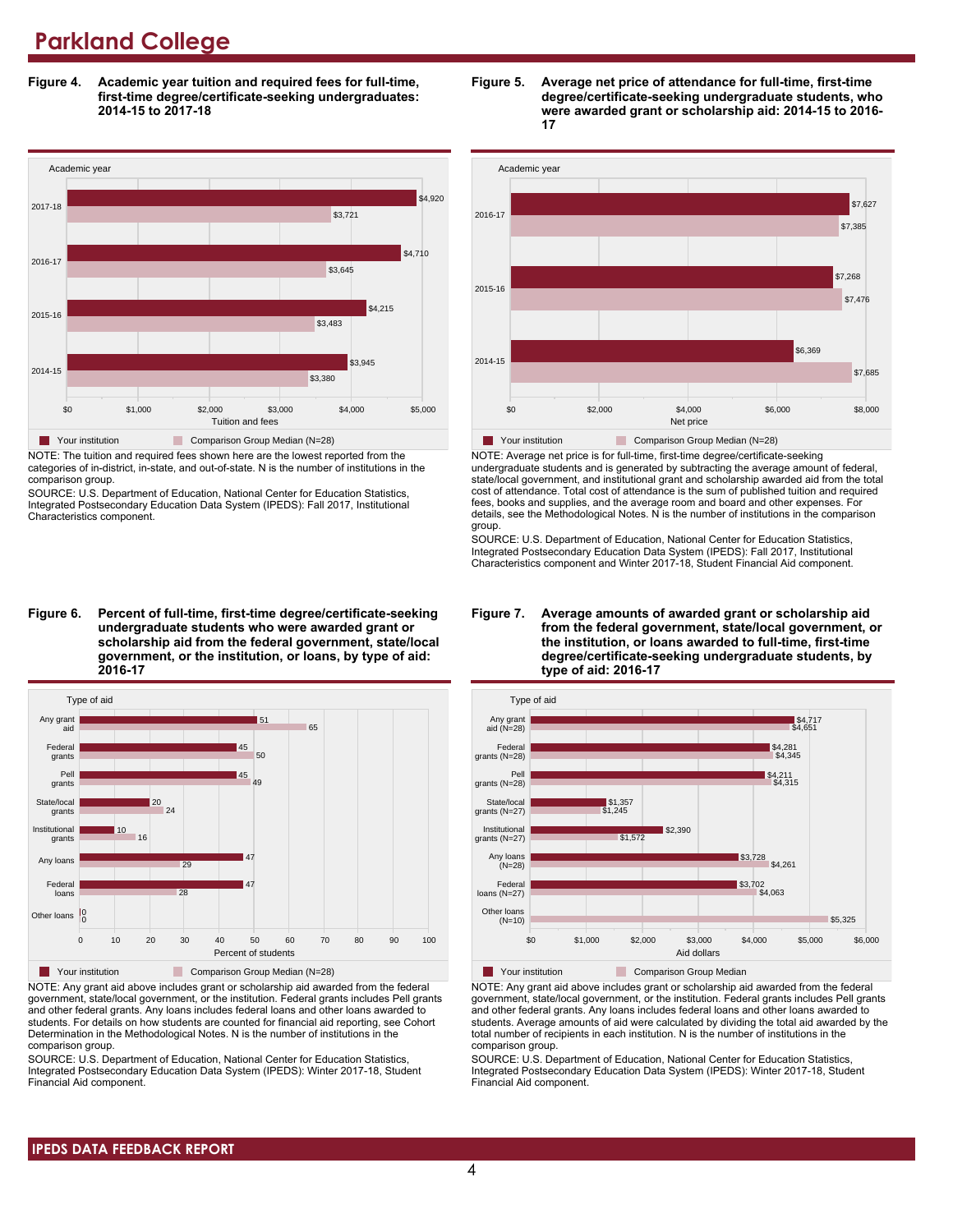**Figure 8. Percent of all undergraduates awarded aid, by type of aid: 2016-17**

**Figure 9. Average amount of aid awarded to all undergraduates, by type of aid: 2016-17**



NOTE: Any grant aid above includes grant or scholarship aid awarded from the federal government, state/local government, the institution, or other sources. Federal loans includes only federal loans awarded to students. N is the number of institutions in the comparison group.

SOURCE: U.S. Department of Education, National Center for Education Statistics, Integrated Postsecondary Education Data System (IPEDS): Winter 2017-18, Student Financial Aid component.



NOTE: Any grant aid above includes grant or scholarship aid from the federal government, state/local government, the institution, or other sources. Federal loans includes federal loans to students. Average amounts of aid were calculated by dividing the total aid awarded by the total number of recipients in each institution. N is the number of institutions in the comparison group.

SOURCE: U.S. Department of Education, National Center for Education Statistics, Integrated Postsecondary Education Data System (IPEDS): Winter 2017-18, Student Financial Aid component.

#### **Figure 10. Retention rates of full-time, first-time degree/certificate seeking students: Fall 2016 cohort**



NOTE: Retention rates are measured from the fall of first enrollment to the following fall. Academic reporting institutions report retention data as of the institution's official fall reporting date or as of October 15, 2016. Program reporters determine the cohort with enrollment any time between August 1-October 31, 2016 and retention based on August 1, 2017. For more details, see the Methodological Notes. N is the number of institutions in the comparison group.

SOURCE: U.S. Department of Education, National Center for Education Statistics, Integrated Postsecondary Education Data System (IPEDS): Spring 2018, Fall Enrollment component.

#### **Figure 11. Graduation and transfer-out rates of full-time, first-time degree/certificate-seeking undergraduates within 150% of normal time to program completion: 2014 cohort**



NOTE: Graduation rate cohort includes all full-time, first-time degree/certificate-seeking undergraduate students. Graduation and transfer-out rates are the Student Right-to-Know rates. Only institutions with mission to prepare students to transfer are required to report transfer out. For more details, see the Methodological Notes. N is the number of institutions in the comparison group.

SOURCE: U.S. Department of Education, National Center for Education Statistics, Integrated Postsecondary Education Data System (IPEDS): Winter 2017-18, Graduation Rates component.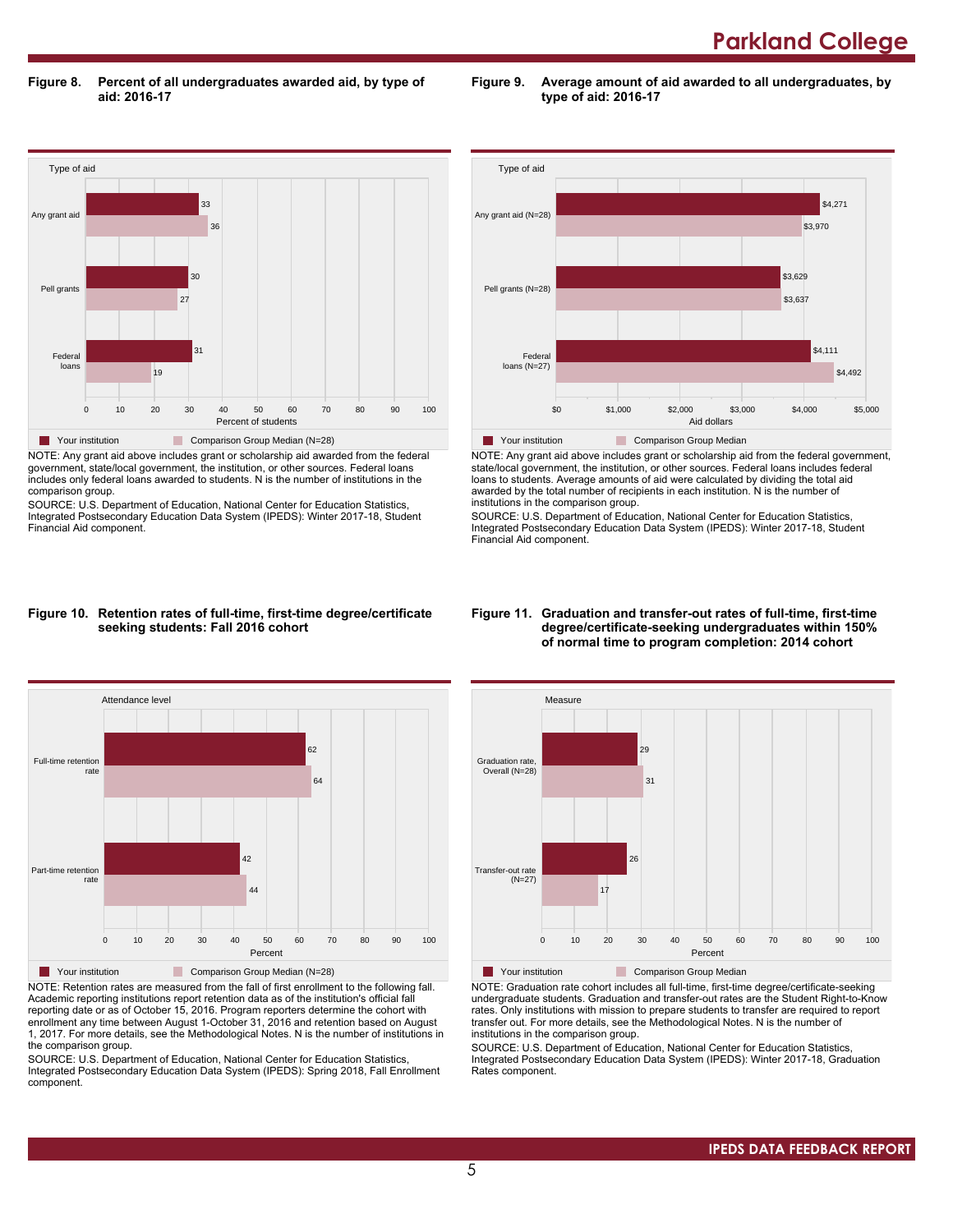**Figure 12. Graduation rates of full-time, first-time degree/certificate-seeking undergraduates within 150% of normal time to program completion, by race/ethnicity: 2014 cohort**



NOTE: For more information about disaggregation of data by race and ethnicity, see the Methodological Notes. The graduation rates are the Student Right-to-Know (SRK) rates. Median values for the comparison group will not add to 100%. N is the number of institutions in the comparison group.

SOURCE: U.S. Department of Education, National Center for Education Statistics, Integrated Postsecondary Education Data System (IPEDS): Winter 2017-18, Graduation Rates component.

#### **Figure 13. Graduation rates of full-time, first-time degree/certificateseeking undergraduates within 150% of normal time to program completion, by financial aid type: 2014 cohort**

#### **Figure 14. Graduation rates of full-time, first-time degree/certificateseeking undergraduates within normal time, and 150% and 200% of normal time to completion: 2013 cohort**



NOTE: Graduation rate cohort includes all full-time, first-time degree/certificate-seeking undergraduate students. Data were collected on those students, who at entry of the cohort, were awarded a Pell Grant and students who were awarded a Subsidized Stafford loan, but did not receive a Pell Grant. Graduation rates are the Student Right-to-Know rates. Only institutions with mission to prepare students to transfer are required to report transfer out. For more details, see the Methodological Notes. N is the number of institutions in the comparison group.

SOURCE: U.S. Department of Education, National Center for Education Statistics, Integrated Postsecondary Education Data System (IPEDS): Winter 2017-18, Graduation Rates component.



Your institution Comparison Group Median (N=28) NOTE: The 150% graduation rate is the Student Right-to-Know (SRK) rates; the Normal time and 200% rates are calculated using the same methodology. For details, see the Methodological Notes. N is the number of institutions in the comparison group. SOURCE: U.S. Department of Education, National Center for Education Statistics, Integrated Postsecondary Education Data System (IPEDS): Winter 2017-18, 200% Graduation Rates component.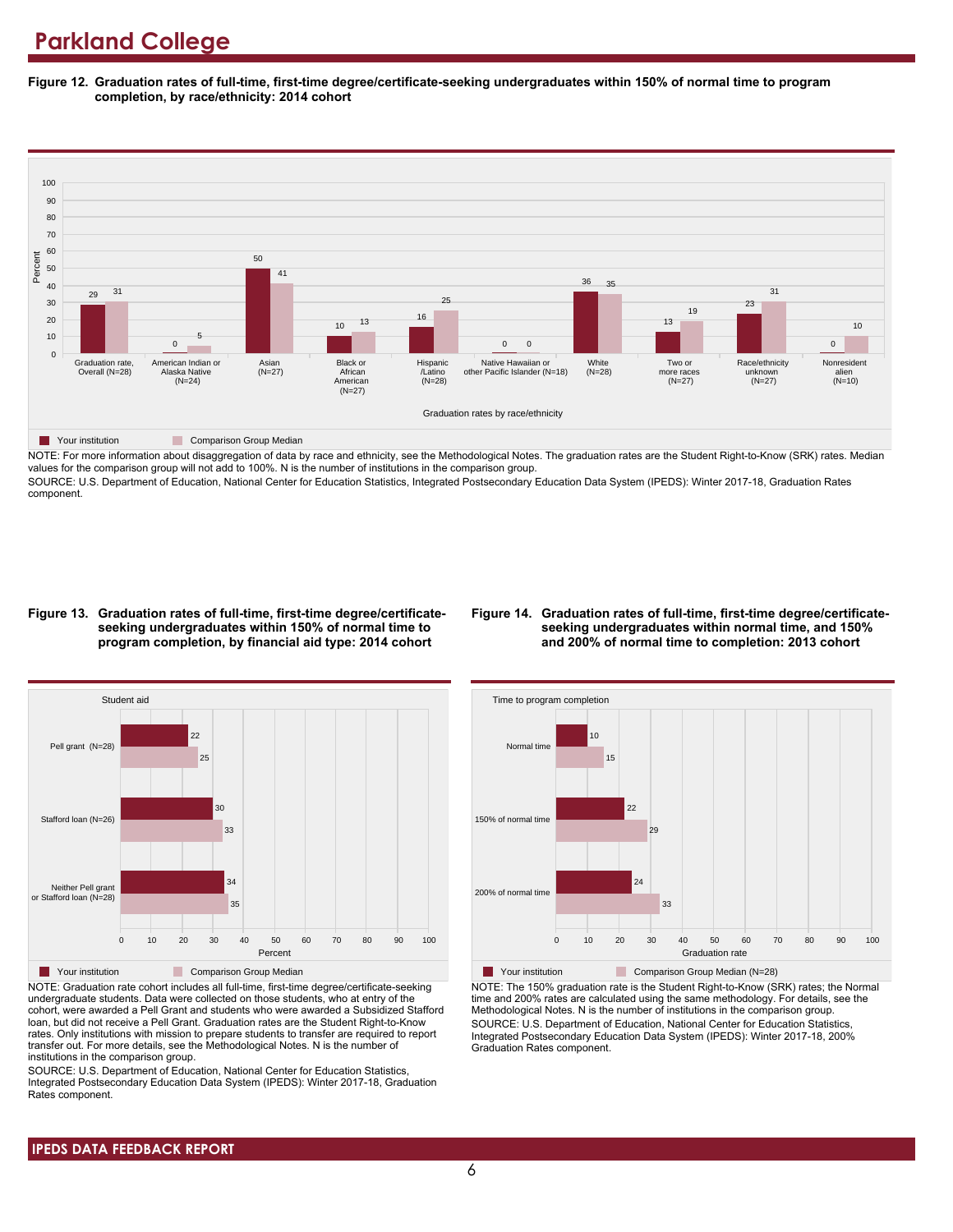#### **Figure 15. Award and enrollment rates of first-time, full-time, degree/certificate-seeking undergraduates after 8 years of entry, by Pell status, 2009-10 cohort**



NOTE: Award measures are based on the highest award received after 8 years of entry and enrollment measures are based on student who did not received an award after 8 years of entry. Student cohorts (i.e., First-time, full-time; First-time, part-time; Non-first-time, full-time; and Non-first-time, part-time) are degree/certificate-seeking undergraduate students who entered the institution between July 1, 2009-June 30, 2010. Pell recipients are students with demonstrated financial need. For more details, see the Methodological Notes. N is the number of institutions in the comparison group.

SOURCE: U.S. Department of Education, National Center for Education Statistics, Integrated Postsecondary Education Data System (IPEDS): Winter 2017-18, Outcome Measures component.

#### **Figure 16. Award and enrollment rates of first-time, part-time, degree/certificate-seeking undergraduates after 8 years of entry, by Pell status, 2009-10 cohort**



NOTE: Award measures are based on the highest award received after 8 years of entry and enrollment measures are based on student who did not received an award after 8 years of entry. Student cohorts (i.e., First-time, full-time; First-time, part-time; Non-first-time, full-time; and Non-first-time, part-time) are degree/certificate-seeking undergraduate students who entered the institution between July 1, 2009-June 30, 2010. Pell recipients are students with demonstrated financial need. For more details, see the Methodological Notes. N is the number of institutions in the comparison group.

SOURCE: U.S. Department of Education, National Center for Education Statistics, Integrated Postsecondary Education Data System (IPEDS): Winter 2017-18, Outcome Measures component.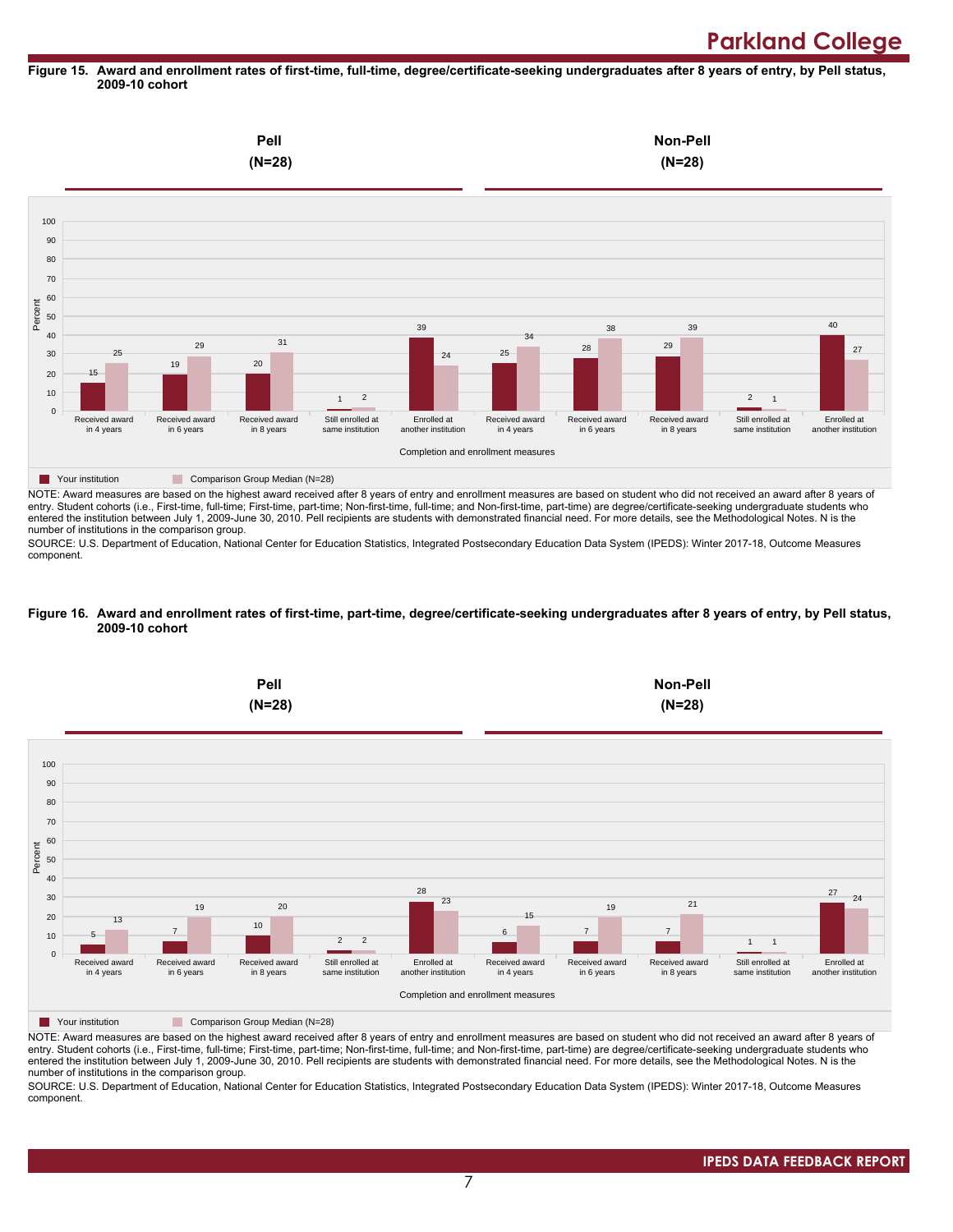**Figure 17. Award and enrollment rates of non-first-time, full-time, degree/certificate-seeking undergraduates after 8 years of entry, by Pell status, 2009-10 cohort**



NOTE: Award measures are based on the highest award received after 8 years of entry and enrollment measures are based on student who did not received an award after 8 years of entry. Student cohorts (i.e., First-time, full-time; First-time, part-time; Non-first-time, full-time; and Non-first-time, part-time) are degree/certificate-seeking undergraduate students who entered the institution between July 1, 2009-June 30, 2010. Pell recipients are students with demonstrated financial need. For more details, see the Methodological Notes. N is the number of institutions in the comparison group.

SOURCE: U.S. Department of Education, National Center for Education Statistics, Integrated Postsecondary Education Data System (IPEDS): Winter 2017-18, Outcome Measures component.

#### **Figure 18. Award and enrollment rates of non-first-time, part-time, degree/certificate-seeking undergraduates after 8 years of entry, by Pell status, 2009-10 cohort**



NOTE: Award measures are based on the highest award received after 8 years of entry and enrollment measures are based on student who did not received an award after 8 years of entry. Student cohorts (i.e., First-time, full-time; First-time, part-time; Non-first-time, full-time; and Non-first-time, part-time) are degree/certificate-seeking undergraduate students who entered the institution between July 1, 2009-June 30, 2010. Pell recipients are students with demonstrated financial need. For more details, see the Methodological Notes. N is the number of institutions in the comparison group.

SOURCE: U.S. Department of Education, National Center for Education Statistics, Integrated Postsecondary Education Data System (IPEDS): Winter 2017-18, Outcome Measures component.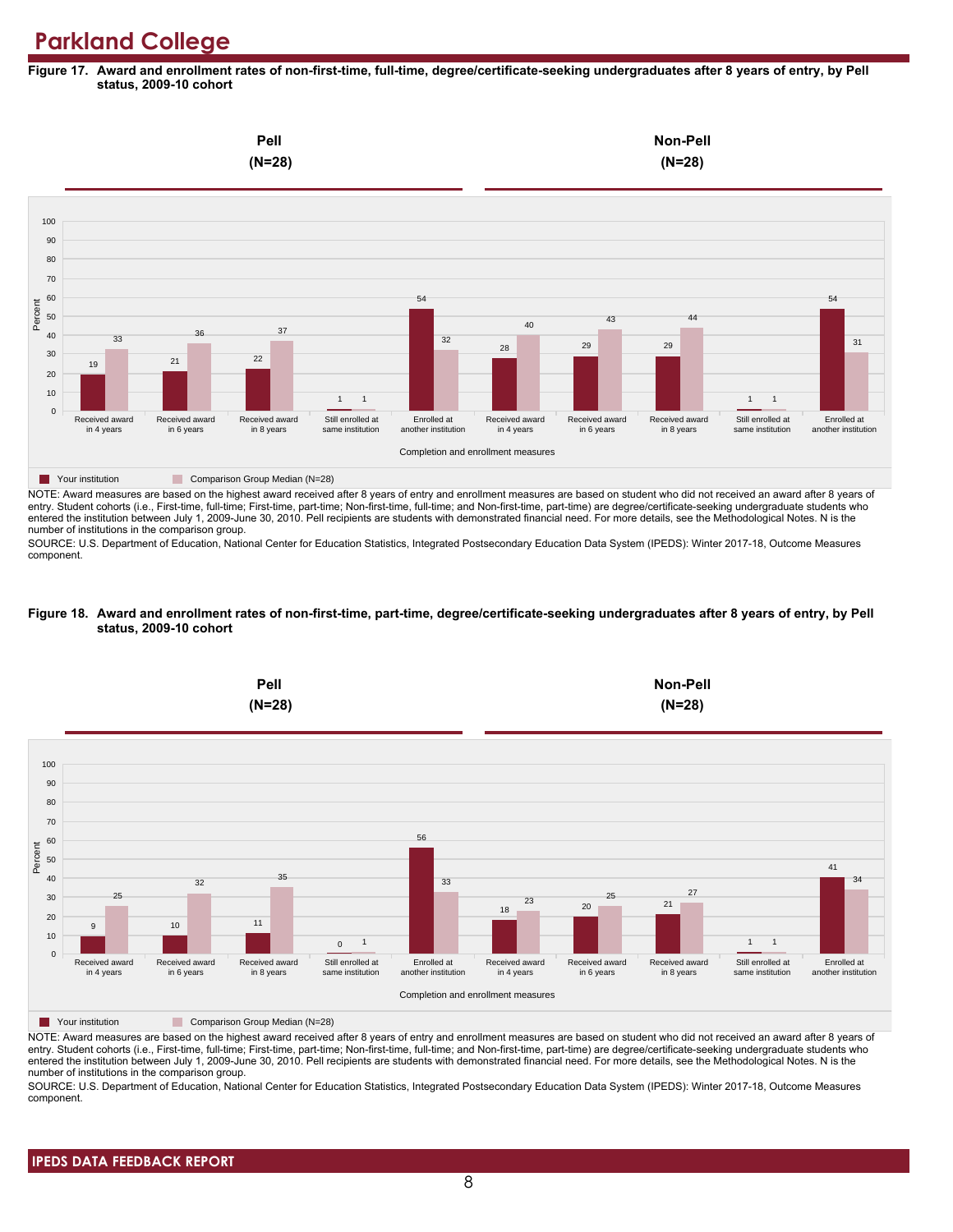**Parkland College** 

**Figure 19. Percent distribution of core revenues, by source: Fiscal year 2017**

Revenue source 0 10 20 30 40 50 60 70 80 90 100 Percent of function total Other core revenues Investment return 0 0 Private gifts, grants, and contracts Government grants and contracts Local appropriations State appropriations Tuition and fees  $\overline{2}$ 6 0 21 25 21 29 27 24 6 15 | 19 **The Comparison Group Median (N=28)** Comparison Group Median (N=28) NOTE: The comparison group median is based on those members of the comparison

group that report finance data using the same accounting standards as the comparison institution. For more information, see the Methodological Notes. N is the number of institutions in the comparison group.

SOURCE: U.S. Department of Education, National Center for Education Statistics, Integrated Postsecondary Education Data System (IPEDS): Spring 2018, Finance component.



**Figure 20. Core expenses per FTE enrollment, by function: Fiscal**

**year 2017**

NOTE: Expenses per full-time equivalent (FTE) enrollment, particularly instruction, may be inflated because finance data includes all core expenses while FTE reflects credit activity only. For details on calculating FTE enrollment and a detailed definition of core expenses, see the Methodological Notes. N is the number of institutions in the comparison group. SOURCE: U.S. Department of Education, National Center for Education Statistics, Integrated Postsecondary Education Data System (IPEDS): Fall 2017, 12-month Enrollment component and Spring 2018, Finance component.

#### **Figure 21. Full-time equivalent staff, by occupational category: Fall 2017**



NOTE: Graduate assistants are not included. For calculation details, see the Methodological Notes. N is the number of institutions in the comparison group. SOURCE: U.S. Department of Education, National Center for Education Statistics, Integrated Postsecondary Education Data System (IPEDS): Spring 2018, Human Resources component.

#### **Figure 22. Average salaries of full-time instructional non-medical staff equated to 9-months worked, by academic rank: Academic year 2017-18**



NOTE: See Methodology Notes for more details on average salary. N is the number of institutions in the comparison group. Medians are not reported for comparison groups with less than three values.

SOURCE: U.S. Department of Education, National Center for Education Statistics, Integrated Postsecondary Education Data System (IPEDS): Spring 2018, Human Resources component.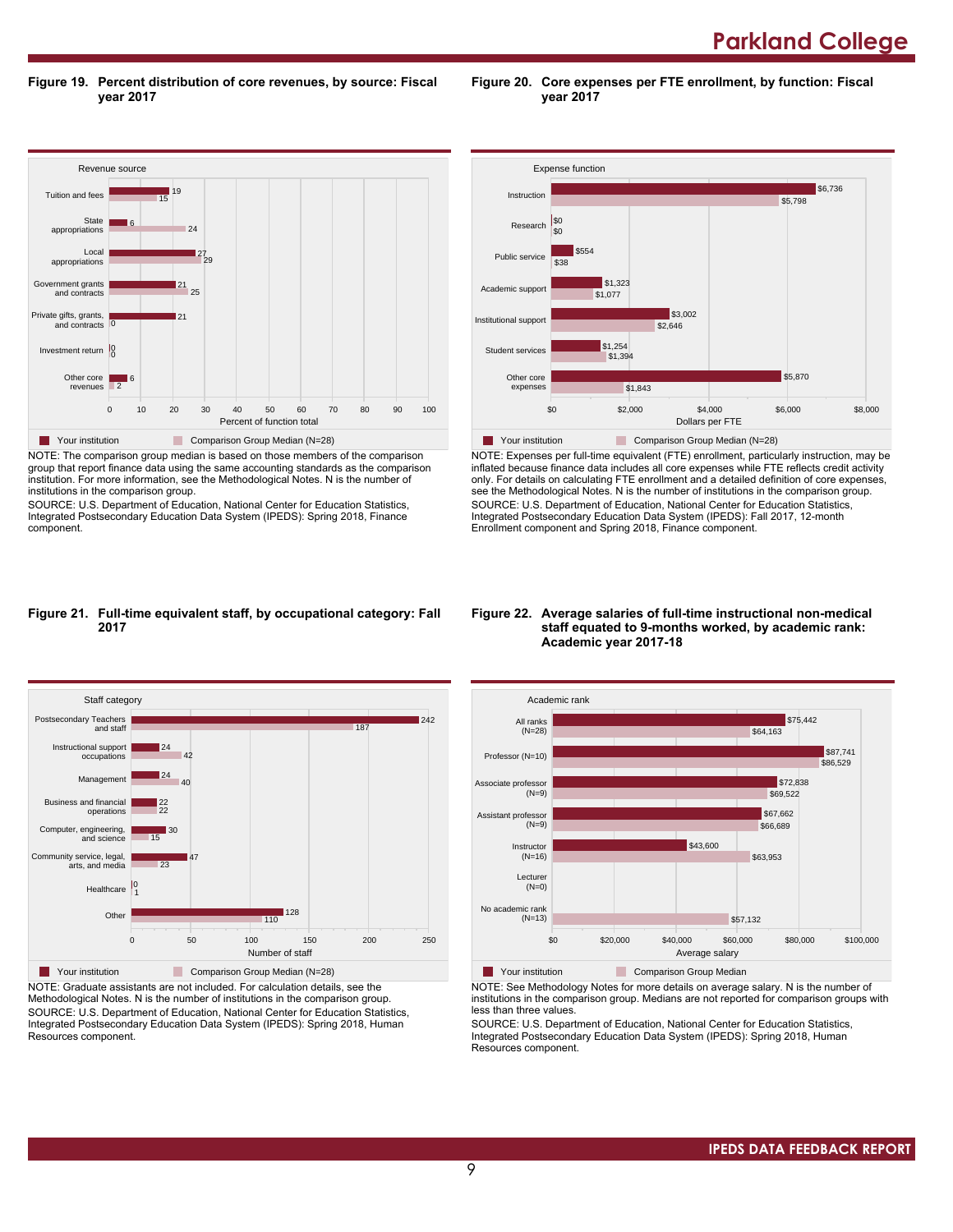**Figure 23. Percent distribution of library collection, by material type: Fiscal Year 2017**

#### **Figure 24. Percent distribution of library expenses, by function: Fiscal Year 2017**



SOURCE: U.S. Department of Education, National Center for Education Statistics, Integrated Postsecondary Education Data System (IPEDS): Spring 2018, Academic Libraries component.



SOURCE: U.S. Department of Education, National Center for Education Statistics, Integrated Postsecondary Education Data System (IPEDS): Spring 2018, Academic Libraries component.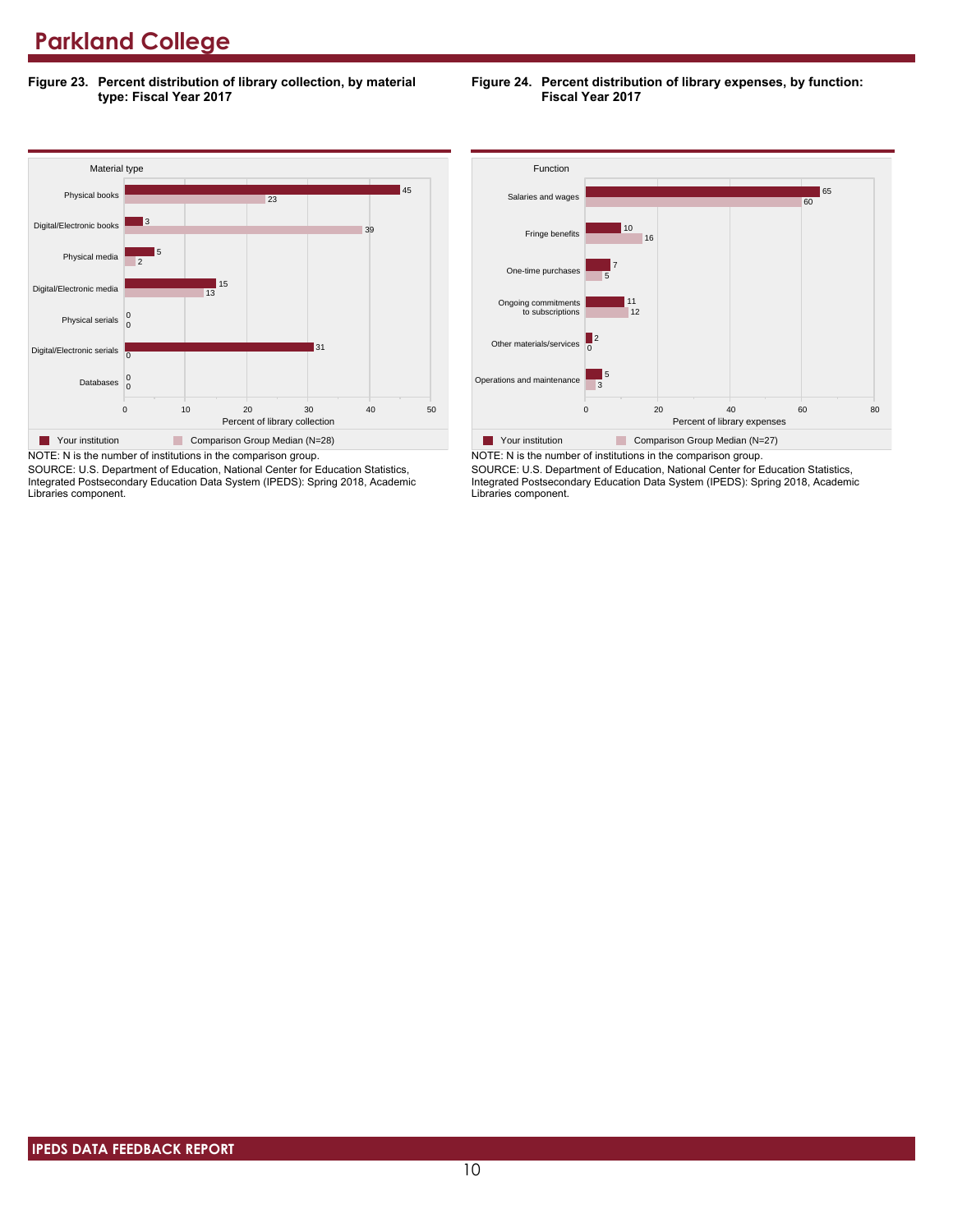# **METHODOLOGICAL NOTES**

### **Overview**

This report is based on data supplied by institutions to IPEDS during 2017-18 data collection year. Response rates exceeded 99% for most surveys. IPEDS First Look reports at <http://nces.ed.gov/pubsearch/getpubcats.asp?sid=010> provide some information on aggregate institutional responses.

# **Use of Median Values for Comparison Group**

This report compares your institution's data to the median value for the comparison group for each statistic shown in the figure. If more than one statistic is present in a figure, the median values are determined separately for each indicator or statistic. Medians are not displayed for comparison groups with fewer than three values. Where percentage distributions are presented, median values may not add to 100%. To access all the data used to create the figures included in this report, go to 'Use the Data' portal on the IPEDS website at this provided link (<http://nces.ed.gov/ipeds>).

# **Missing Statistics**

If a statistic is not reported for your institution, the omission indicates that the statistic is not relevant to your institution and the data were not collected. Not all notes may be applicable to your report.

### **Use of Imputed Data**

All IPEDS data are subject to imputation for total (institutional) and partial (item) nonresponse. If necessary, imputed values were used to prepare your report.

# **Data Confidentiality**

IPEDS data are not collected under a pledge of confidentiality.

# **Disaggregation of Data by Race/Ethnicity**

When applicable, some statistics are disaggregated by race/ethnicity. Data disaggregated by race/ethnicity have been reported using the 1997 Office of Management and Budget categories. Detailed information about the race/ethnicity categories can be found at <https://nces.ed.gov/ipeds/Section/Resources>.

#### **Cohort Determination for Reporting Student Financial Aid, Graduation Rates, and Outcome Measures**

Student cohorts for reporting Student Financial Aid and Graduation Rates data are based on the reporting type of the institution. For institutions that report based on an academic year (those operating on standard academic terms), student counts and cohorts are based on fall term data. Student counts and cohorts for program reporters (those that do not operate on standard academic terms) are based on unduplicated counts of students enrolled during a full 12-month period.

Student cohorts for reporting Outcome Measures are based on a full-year cohort from July 1-June 30 for all degree-granting institutions.

# **DESCRIPTION OF STATISTICS USED IN THE FIGURES**

# **Admissions (only for non-open-admissions schools)**

# *Admissions and Test Score Data*

Admissions and test score data are presented only for institutions that do not have an open admission policy, and apply to first-time, degree/certificate-seeking undergraduate students only. Applicants include only those students who fulfilled all requirements for consideration for admission and who were notified of one of the following actions: admission, non-admission, placement on a wait list, or application withdrawn (by applicant or institution). Admitted applicants (admissions) include wait-listed students who were subsequently offered admission. Early decision, early action, and students who began studies during the summer prior to the fall reporting period are included. For customized Data Feedback Reports, test scores are presented only if scores are required for admission.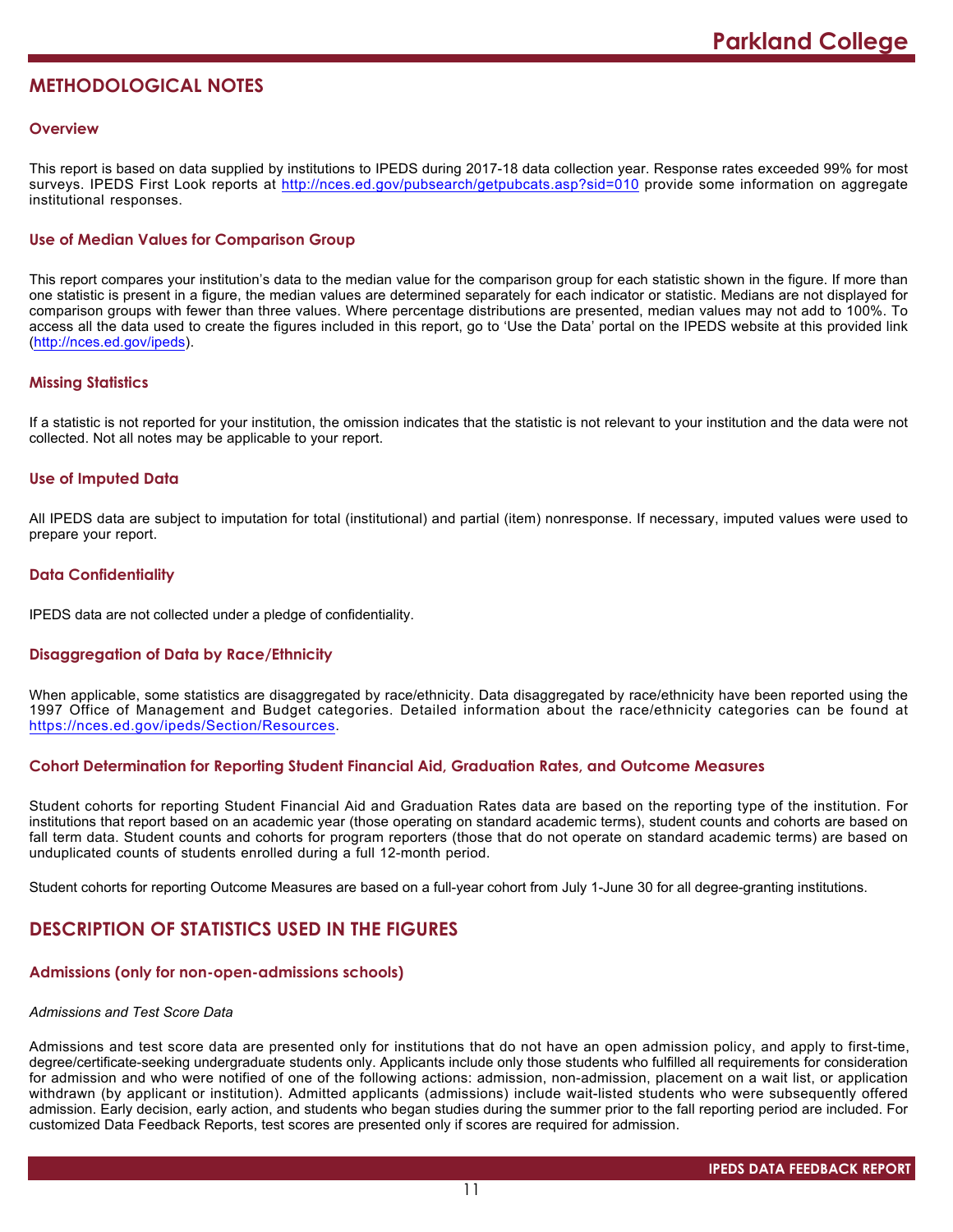# **Student Enrollment**

# *FTE Enrollment*

The full-time equivalent (FTE) enrollment used in this report is the sum of the institution's FTE undergraduate enrollment and FTE graduate enrollment (as calculated from or reported on the 12-month Enrollment component). Undergraduate and graduate FTE are estimated using 12-month instructional activity (credit and/or contact hours). See "Calculation of FTE Students (using instructional activity)" in the IPEDS Glossary at <https://surveys.nces.ed.gov/ipeds/VisGlossaryAll.aspx>.

# *Total Entering Undergraduate Students*

Total entering students are students at the undergraduate level, both full- and part-time, new to the institution in the fall term (or the prior summer term who returned in the fall). This includes all first-time undergraduate students, students transferring into the institution at the undergraduate level, and non-degree/certificate-seeking undergraduates entering in the fall. Only degree-granting, academic year reporting institutions provide total entering student data.

# **Charges and Net Price**

### *Average Institutional Net Price*

Average net price is calculated for full-time, first-time degree/certificate-seeking undergraduates who were awarded grant or scholarship aid from the federal government, state/local government, or the institution anytime during the full aid year. For public institutions, this includes only students who paid the in-state or in-district tuition rate. Other sources of grant aid are excluded. Average net price is generated by subtracting the average amount of federal, state/local government, and institutional grant and scholarship aid from the total cost of attendance. Total cost of attendance is the sum of published tuition and required fees, books and supplies, and the average room and board and other expenses.

For the purpose of the IPEDS reporting, aid awarded refers to financial aid that was awarded to, and accepted by, a student. This amount may differ from the aid amount that is disbursed to a student.

# **Retention, Graduation Rates, and Outcome Measures**

#### *Retention Rates*

Retention rates are measures at which students persist in their educational program at an institution, expressed as a percentage. For fouryear institutions, this is the percentage of first-time bachelors (or equivalent) degree-seeking undergraduates from the previous fall who are again enrolled in the current fall. For all other institutions this is the percentage of first-time degree/certificate-seeking students from the previous fall who either re-enrolled or successfully completed their program by the current fall. The full-time retention rate is calculated using the percentage of full-time, first-time degree/certificate-seeking undergraduates, while the part-time rate is calculated using the percentage of part-time, first-time degree/certificate-seeking undergraduates.

# *Graduation Rates and Transfer-out Rate*

Graduation rates are those developed to satisfy the requirements of the Student Right-to-Know Act and Higher Education Act, as amended, and are defined as the total number of individuals from a given cohort of full-time, first-time degree/certificate-seeking undergraduates who completed a degree or certificate within a given percent of normal time to complete all requirements of the degree or certificate program; divided by the total number of students in the cohort of full-time, first-time degree/certificate-seeking undergraduates minus any allowable exclusions. Institutions are permitted to exclude from the cohort students who died or were totally and permanently disabled; those who left school to serve in the armed forces or were called up to active duty; those who left to serve with a foreign aid service of the federal government, such as the Peace Corps; and those who left to serve on an official church mission.

A further extension of the traditional Graduation Rates (GR) component which carries forward 100% and 150% graduation rates data previously reported in the GR component is the Graduation Rates 200% (GR200) component, which request information on any additional completers and exclusions from the cohort between 151% and 200% normal time for students to complete all requirements of their program of study.

Transfer-out rate is the total number of students from the cohort who are known to have transferred out of the reporting institution (without earning a degree/award) and subsequently re-enrolled at another institution within the same time period; divided by the same adjusted cohort (initial cohort minus allowable exclusions) as described above. Only institutions with a mission that includes providing substantial preparation for students to enroll in another eligible institution are required to report transfers out.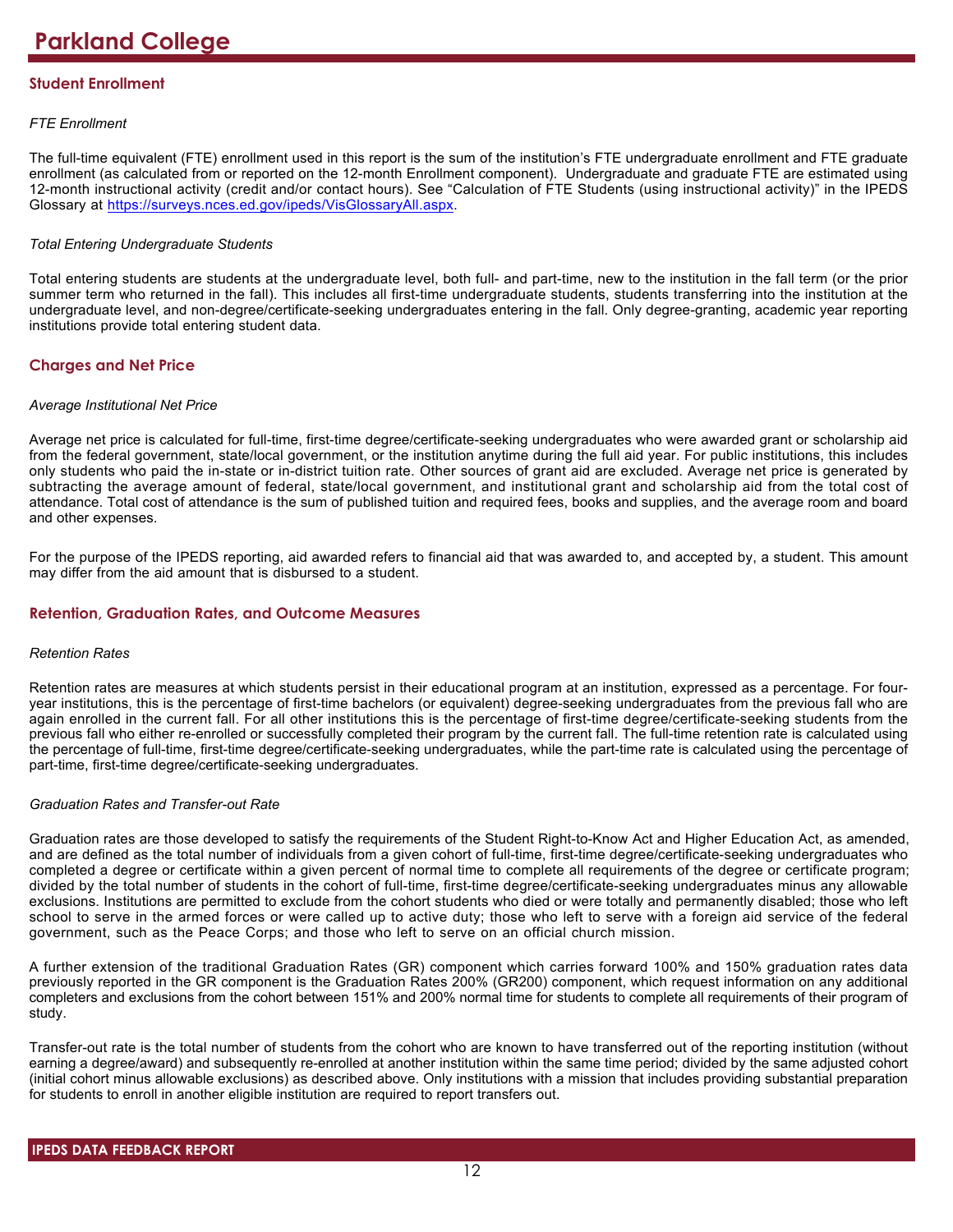#### *Outcome Measures Data*

Alternative measures of student success are reported by degree-granting institutions to describe the outcomes of four degree/certificateseeking undergraduate student groups: Full-time, first-time (FTFT); Part-time, first-time (PTFT); Full-time, non-first-time (FTNFT); and Parttime, non-first-time (PTNFT). Additionally, each of the four cohorts collects data on two subcohorts: Pell grant recipients and non-Pell grant recipients. These measures provide the 4-year, 6-year, and 8-year award rates (or completions rates) after entering an institution. NCES calculates award rates by dividing a cohort's or subcohort's adjusted cohort into the number of total awards at 4-year, 6-year, and 8-year status points.

The initial cohort can be revised and take allowable exclusions resulting in an adjusted cohort. Institutions are permitted to exclude from the initial cohort the following: 1) students who died or were totally and permanently disabled; 2) those who left school to serve in the armed forces or were called up to active duty; 3) those who left to serve with a foreign aid service of the federal government, such as the Peace Corps; and 4) those who left to serve on an office church mission.

The highest award and the type of award (i.e., certificate, Associate's, or Bachelor's) are reported at each status point. For students who did not earn an undergraduate award after 8-years of entry, the enrollment statuses are reported as either still enrolled at the institution, or subsequently transferred out of the institution. Unlike the Graduation Rates data, all institutions must report on a full-year cohort (students entering July 1 of one year to June 30 to the next) and on their transfer out students, regardless if the institution has a mission that provides substantial transfer preparation.

#### **Finance**

### *Core Revenues*

Core revenues for public institutions reporting under GASB standards include tuition and fees; government (federal, state, and local) appropriations and operating and nonoperating grants/contracts; private gifts, grants, and contracts (private operating grants/contracts plus gifts and contributions from affiliated entities); sales and services of educational activities; investment income; other operating and nonoperating sources; and other revenues and additions (capital appropriations and grants and additions to permanent endowments). "Other core revenues" include federal appropriations, sales and services of educational activities, other operating and nonoperating sources, and other revenues and additions.

Core revenues for private, not-for-profit institutions (and a small number of public institutions) reporting under FASB standards include tuition and fees; government (federal, state, and local) appropriations and grants/contracts; private gifts, grants/contracts (including contributions from affiliated entities); investment return; sales and services of educational activities; and other sources (a generated category of total revenues minus the sum of core and noncore categories on the Finance component). "Other core revenues" include government (federal, state, and local) appropriations, sales and services of educational activities, and other sources.

Core revenues for private, for-profit institutions reporting under FASB standards include tuition and fees; government (federal, state, and local) appropriations and grants/contracts; private grants/ contracts; investment income; sales and services of educational activities; and other sources (a generated category of total revenues minus the sum of core and noncore categories on the Finance component). "Other core revenues" include government (federal, state, and local) appropriations and other sources.

At degree-granting institutions, core revenues exclude revenues from auxiliary enterprises (e.g., bookstores and dormitories), hospitals, and independent operations. Non-degree-granting institutions do no report revenue from auxiliary enterprises in a separate category, and thus may include these amounts in the core revenues from other sources.

#### *Core Expenses*

Core expenses include expenses for instruction, research, public service, academic support, institutional support, student services, grant aid/scholarships and fellowships (net of discounts and allowances), and other functional expenses (a generated category of total expense minus the sum of core and noncore functions on the Finance component). Expenses for operation and maintenance of plant, depreciation, and interest are allocated to each of the other functions. Core expenses at degree-granting institutions exclude expenses for auxiliary enterprises (e.g., bookstores and dormitories), hospitals, and independent operations. Non-degree-granting institutions do not report expenses for auxiliary enterprises in a separate category and thus may include these amounts in the core expenses as other expenses. "Other core expenses" is the sum of grant aid/scholarships and fellowships and other expenses.

#### *Endowment Assets*

Endowment assets, for public institutions under GASB standards, and private, not-for-profit institutions under FASB standards, include gross investments of endowment funds, term endowment funds, and funds functioning as endowment for the institution and any of its foundations and other affiliated organizations. Private, for-profit institutions under FASB do not hold or report endowment assets.